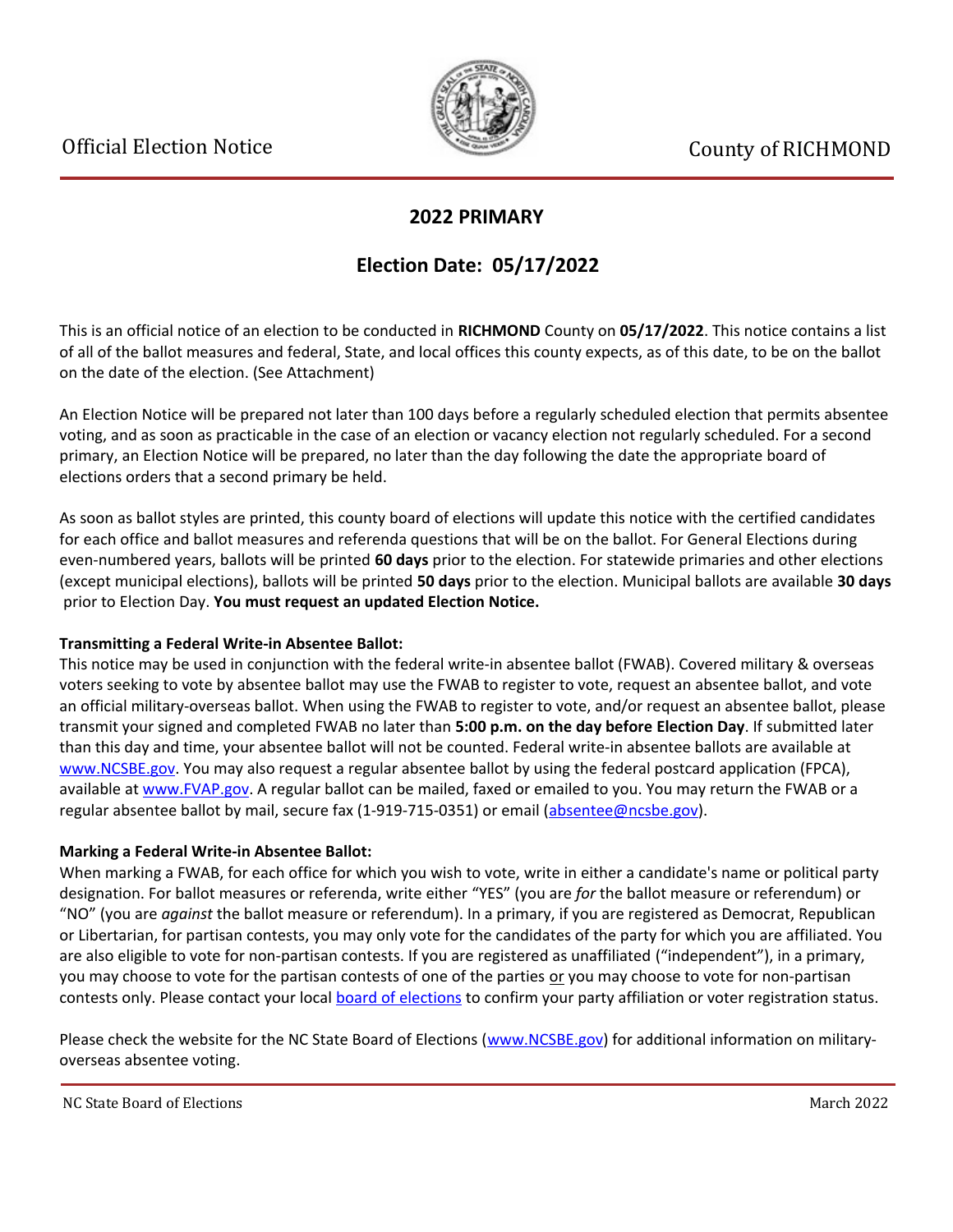# **Election Notice Of Contests and Referenda RICHMOND BOARD OF ELECTIONS (05/17/2022)**

### **RICHMOND BOARD OF ELECTIONS (05/17/2022)**

|                  | <b>CANDIDATE NAME</b>                     | <b>NAME ON BALLOT</b>          | <b>PARTY</b> |
|------------------|-------------------------------------------|--------------------------------|--------------|
| <b>US SENATE</b> |                                           |                                |              |
|                  | <b>JAMES CARR</b>                         | James L. Carr, Jr.             | <b>DEM</b>   |
|                  | ROBERT COLON                              | Robert Colon                   | <b>DEM</b>   |
|                  | ALYSSIA HAMMOND                           | Alyssia Rose-Katherine Hammond | <b>DEM</b>   |
|                  | CONSTANCE JOHNSON                         | Constance (Lov) Johnson        | <b>DEM</b>   |
|                  | <b>TOBIAS LAGRONE</b>                     | <b>Tobias LaGrone</b>          | <b>DEM</b>   |
|                  | <b>BRENDAN MAGINNIS</b>                   | B. K. Maginnis                 | <b>DEM</b>   |
|                  | <b>EVERETTE NEWTON</b>                    | <b>Rett Newton</b>             | <b>DEM</b>   |
|                  | <b>MARCUS WILLIAMS</b>                    | Marcus W. Williams             | <b>DEM</b>   |
|                  | <b>GREGORY ANTOINE</b>                    | <b>Greg Antoine</b>            | <b>DEM</b>   |
|                  | <b>CHERI BEASLEY</b>                      | Cheri Beasley                  | <b>DEM</b>   |
|                  | PATRICE BOOKER                            | <b>Chrelle Booker</b>          | <b>DEM</b>   |
|                  | <b>MARJORIE EASTMAN</b>                   | Marjorie K. Eastman            | <b>REP</b>   |
|                  | <b>DAVID FLAHERTY</b>                     | David Flaherty                 | <b>REP</b>   |
|                  | <b>BENJAMIN GRIFFITHS</b>                 | Benjamin E. Griffiths          | <b>REP</b>   |
|                  | <b>KENNETH HARPER</b>                     | Kenneth Harper, Jr.            | <b>REP</b>   |
|                  | PATRICK MCCRORY                           | Pat McCrory                    | <b>REP</b>   |
|                  | <b>CHARLES MOSS</b>                       | <b>Charles Kenneth Moss</b>    | <b>REP</b>   |
|                  | LICHIA SIBHATU                            | Lichia Sibhatu                 | <b>REP</b>   |
|                  | DEBORA TSHIOVO                            | Debora Tshiovo                 | <b>REP</b>   |
|                  | <b>BRADLEY WALKER</b>                     | Mark Walker                    | <b>REP</b>   |
|                  | <b>JENNIFER BANWART</b>                   | Jen Banwart                    | <b>REP</b>   |
|                  | LEE BRIAN                                 | Ms. Lee A. Brian               | <b>REP</b>   |
|                  | <b>LEONARD BRYANT</b>                     | Leonard L. Bryant              | <b>REP</b>   |
|                  | THEODORE BUDD                             | <b>Ted Budd</b>                | <b>REP</b>   |
|                  | ANDREW BULECZA                            | Drew Bulecza                   | <b>REP</b>   |
|                  | US HOUSE OF REPRESENTATIVES DISTRICT      |                                |              |
| 09               |                                           |                                |              |
|                  | <b>RICHARD HUDSON</b>                     | Richard Hudson                 | <b>REP</b>   |
|                  | <b>FRANCISCO RIOS</b>                     | <b>Francisco Rios</b>          | <b>REP</b>   |
|                  | MICHAEL ANDRIANI                          | Mike Andriani                  | <b>REP</b>   |
|                  | JENNYFER BUCARDO                          | Jen Bucardo                    | <b>REP</b>   |
| <b>SEAT 05</b>   | <b>NC SUPREME COURT ASSOCIATE JUSTICE</b> |                                |              |
|                  | <b>VICTORIA PRINCE</b>                    | Victoria E. Prince             | <b>REP</b>   |
|                  | APRIL WOOD                                | April C. Wood                  | <b>REP</b>   |
|                  | <b>CURTIS ALLEN</b>                       | <b>Trey Allen</b>              | <b>REP</b>   |
|                  | <b>NC COURT OF APPEALS JUDGE SEAT 09</b>  |                                |              |
|                  | ELIZABETH FRESHWATER SMITH                | <b>Beth Freshwater Smith</b>   | <b>REP</b>   |
|                  | DONNA STROUD                              | Donna Stroud                   | <b>REP</b>   |
|                  | <b>NC COURT OF APPEALS JUDGE SEAT 11</b>  |                                |              |
|                  | MICHAEL STADING                           | Michael J. Stading             | <b>REP</b>   |
|                  | <b>CHARLTON ALLEN</b>                     | Charlton L. Allen              | <b>REP</b>   |